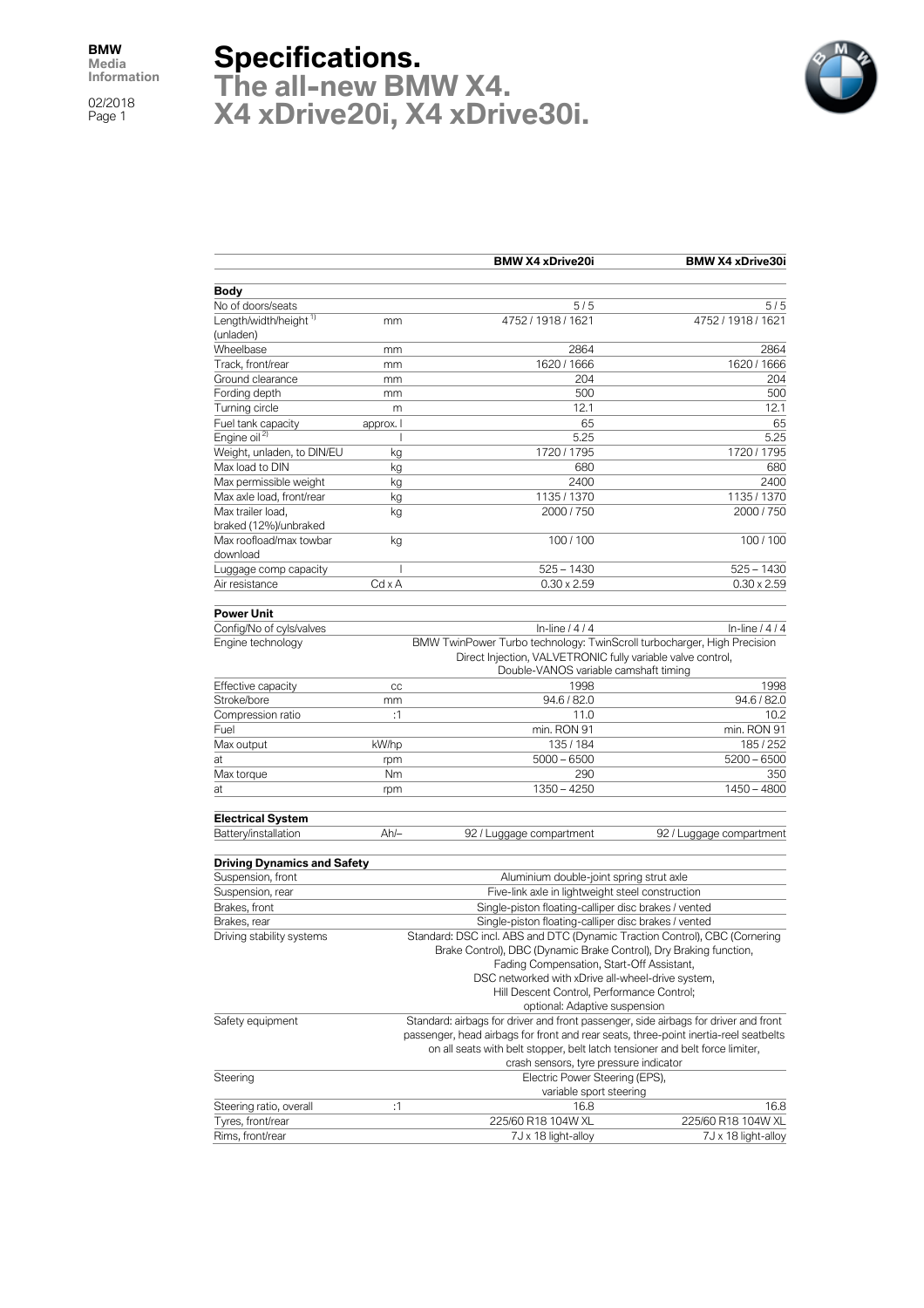|                              |              |       | <b>BMW X4 xDrive20i</b>                                                      | <b>BMW X4 xDrive30i</b> |
|------------------------------|--------------|-------|------------------------------------------------------------------------------|-------------------------|
| Transmission                 |              |       |                                                                              |                         |
| Type of transmission         |              |       | 8-speed Steptronic                                                           | 8-speed Steptronic      |
| Gear ratios                  |              | :1    | 5.000                                                                        | 5.000                   |
|                              | $\mathsf{I}$ | :1    | 3.200                                                                        | 3.200                   |
|                              | $\mathbb{I}$ | :1    | 2.143                                                                        | 2.143                   |
|                              | IV           | :1    | 1.720                                                                        | 1.720                   |
|                              | $\vee$       | :1    | 1.314                                                                        | 1.314                   |
|                              | VI           | :1    | 1.000                                                                        | 1.000                   |
|                              | VII          | :1    | 0.822                                                                        | 0.822                   |
|                              | VIII         | :1    | 0.640                                                                        | 0.640                   |
|                              | R            | :1    | 3.456                                                                        | 3.456                   |
| Final drive                  |              | :1    | 3.385                                                                        | 3.385                   |
| Performance                  |              |       |                                                                              |                         |
| Power-to-weight ratio (DIN)  |              | kg/kW | 12.7                                                                         | 9.3                     |
| Output per litre             |              | kW/I  | 67.6                                                                         | 92.6                    |
| Acceleration                 | 0-100 km/h   | S     | 8.3                                                                          | 6.3                     |
| In 5th gear                  | 80-120 km/h  | S     |                                                                              |                         |
| Top speed                    |              | km/h  | 215                                                                          | 240                     |
| <b>BMW EfficientDynamics</b> |              |       |                                                                              |                         |
| <b>BMW EfficientDynamics</b> |              |       | Brake Energy Regeneration with recuperation display, Electric Power Steering |                         |
| standard features            |              |       | (EPS), Auto Start Stop function, Optimum Shift Indicator, ECO PRO mode with  |                         |

coasting function, BMW EfficientLightweight, optimised aerodynamic attributes, on-demand operation of ancillary units, map-regulated oil pump, efficiency- and weight-optimised all-wheel drive, differential and transfer case with optimised warm-up behaviour, tyres with reduced rolling resistance

| Fuel Consumption ECE <sup>3)</sup> |            |                 |             |
|------------------------------------|------------|-----------------|-------------|
| Urban                              | $1/100$ km | $8.8 - 8.5$     | $8.5 - 8.4$ |
| Extra-urban                        | $1/100$ km | $6.5 - 6.3$     | $6.7 - 6.4$ |
| Combined                           | $1/100$ km | $7.3 - 7.1$     | $7.3 - 7.2$ |
| CO <sub>2</sub>                    | a/km       | $168 - 163$     | $168 - 164$ |
| Emission rating                    |            | EU <sub>6</sub> | EU6         |

Specifications apply to ACEA markets/data relevant to homologation apply in part only to Germany (weight)

<sup>1)</sup> Height including roof fin<br><sup>2)</sup> Oil change<br><sup>3)</sup> Fuel consumption and CO<sub>2</sub> emissions depend on the selected tyre format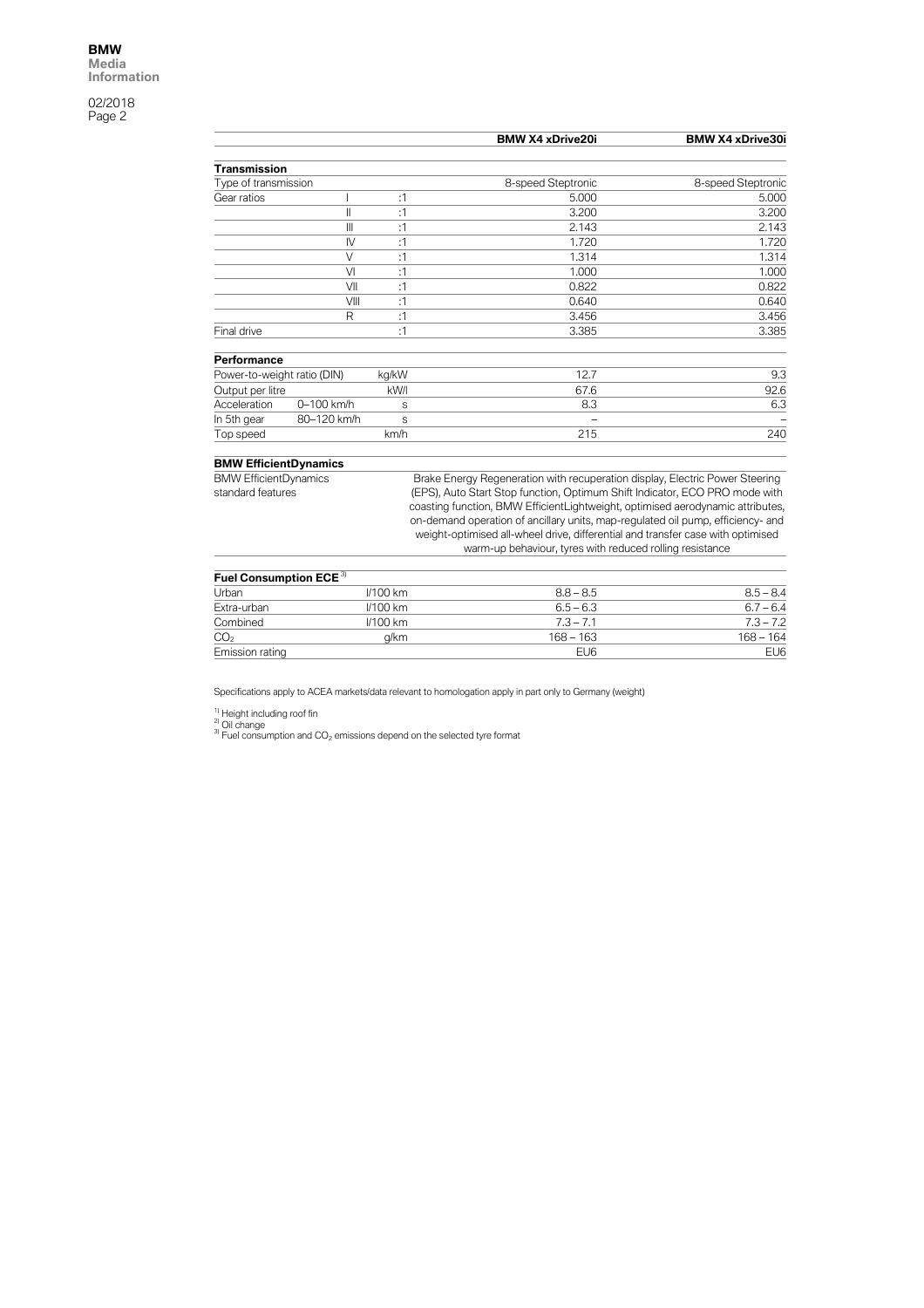## **The all-new BMW X4. X4 xDrive20d, X4 xDrive25d.**

|                                     |                                                                                     | <b>BMW X4 xDrive20d</b>                                                              | <b>BMW X4 xDrive25d</b>                |  |
|-------------------------------------|-------------------------------------------------------------------------------------|--------------------------------------------------------------------------------------|----------------------------------------|--|
| <b>Body</b>                         |                                                                                     |                                                                                      |                                        |  |
| No of doors/seats                   |                                                                                     | 5/5                                                                                  | 5/5                                    |  |
| Length/width/height <sup>1)</sup>   | mm                                                                                  | 4752 / 1918 / 1621                                                                   | 4752 / 1918 / 1621                     |  |
| (unladen)                           |                                                                                     |                                                                                      |                                        |  |
| Wheelbase                           | mm                                                                                  | 2864                                                                                 | 2864                                   |  |
| Track, front/rear                   | mm                                                                                  | 1620 / 1666                                                                          | 1620 / 1666                            |  |
| Ground clearance                    | mm                                                                                  | 204                                                                                  | 204                                    |  |
| Fording depth                       | mm                                                                                  | 500                                                                                  | 500                                    |  |
| Turning circle                      | m                                                                                   | 12.1                                                                                 | 12.1                                   |  |
| Fuel tank capacity                  | approx. I                                                                           | 60                                                                                   | 60                                     |  |
| Engine oil <sup>2)</sup>            |                                                                                     | 5.0                                                                                  | 5.0                                    |  |
| Weight, unladen, to DIN/EU          | kg                                                                                  | 1740 / 1815                                                                          | 1755 / 1830                            |  |
| Max load to DIN                     | kg                                                                                  | 640                                                                                  | 640                                    |  |
| Max permissible weight              | kg                                                                                  | 2400                                                                                 | 2420                                   |  |
| Max axle load, front/rear           | kg                                                                                  | 1160 / 1395                                                                          | 1145 / 1400                            |  |
| Max trailer load, braked            |                                                                                     | 2000 / 750                                                                           | 2000 / 750                             |  |
| (12%)/unbraked                      | kg                                                                                  |                                                                                      |                                        |  |
| Max roofload/max towbar<br>download | kg                                                                                  | 100 / 100                                                                            | 100 / 100                              |  |
| Luggage comp capacity               | I                                                                                   | $525 - 1430$                                                                         | $525 - 1430$                           |  |
| Air resistance                      | $Cd \times A$                                                                       | $0.30 \times 2.59$                                                                   | $0.30 \times 2.59$                     |  |
|                                     |                                                                                     |                                                                                      |                                        |  |
| <b>Power Unit</b>                   |                                                                                     |                                                                                      |                                        |  |
| Config/No of cyls/valves            |                                                                                     | In-line $/4/4$                                                                       | In-line $/4/4$                         |  |
| Engine technology                   |                                                                                     | BMW TwinPower Turbo technology:                                                      | BMW TwinPower Turbo technology:        |  |
|                                     |                                                                                     | turbocharger with variable inlet                                                     | multi-stage turbocharging, high-       |  |
|                                     |                                                                                     | geometry,                                                                            | pressure and low-pressure              |  |
|                                     |                                                                                     | common-rail direct injection with                                                    | turbochargers with variable inlet      |  |
|                                     |                                                                                     | solenoid valve injectors                                                             | geometry, common-rail direct injection |  |
|                                     |                                                                                     | (max. injection pressure: 2000 bar)                                                  | with solenoid valve injectors          |  |
|                                     |                                                                                     |                                                                                      | (max. injection pressure: 2500 bar)    |  |
| Effective capacity                  | CC                                                                                  | 1995                                                                                 | 1995                                   |  |
| Stroke/bore                         | mm                                                                                  | 90.0 / 84.0                                                                          | 90.0 / 84.0                            |  |
| Compression ratio                   | :1                                                                                  | 16.5                                                                                 | 16.5                                   |  |
| Fuel                                |                                                                                     | Diesel                                                                               | Diesel                                 |  |
| Max output                          | kW/hp                                                                               | 140 / 190                                                                            | 170/231                                |  |
| at                                  | rpm                                                                                 | 4000                                                                                 | 4400                                   |  |
| Max torque                          | Nm                                                                                  | 400                                                                                  | 500                                    |  |
| at                                  | rpm                                                                                 | $1750 - 2500$                                                                        | 2000                                   |  |
|                                     |                                                                                     |                                                                                      |                                        |  |
| <b>Electrical System</b>            |                                                                                     |                                                                                      |                                        |  |
| Battery/installation                | $Ah/-$                                                                              | 92 / Luggage compartment                                                             | 92 / Luggage compartment               |  |
|                                     |                                                                                     |                                                                                      |                                        |  |
| <b>Driving Dynamics and Safety</b>  |                                                                                     |                                                                                      |                                        |  |
| Suspension, front                   |                                                                                     | Aluminium double-joint spring strut axle                                             |                                        |  |
| Suspension, rear                    |                                                                                     | Five-link axle in lightweight steel construction                                     |                                        |  |
| Brakes, front                       |                                                                                     | Single-piston floating-calliper disc brakes / vented                                 |                                        |  |
| Brakes, rear                        |                                                                                     | Single-piston floating-calliper disc brakes / vented                                 |                                        |  |
| Driving stability systems           | Standard: DSC incl. ABS and DTC (Dynamic Traction Control), CBC (Cornering          |                                                                                      |                                        |  |
|                                     |                                                                                     | Brake Control), DBC (Dynamic Brake Control), Dry Braking function,                   |                                        |  |
|                                     |                                                                                     | Fading Compensation, Start-Off Assistant,                                            |                                        |  |
|                                     |                                                                                     | DSC networked with xDrive all-wheel-drive system,                                    |                                        |  |
|                                     |                                                                                     | Hill Descent Control, Performance Control; optional: Adaptive suspension             |                                        |  |
| Safety equipment                    | Standard: airbags for driver and front passenger, side airbags for driver and front |                                                                                      |                                        |  |
|                                     |                                                                                     | passenger, head airbags for front and rear seats, three-point inertia-reel seatbelts |                                        |  |
|                                     |                                                                                     | on all seats with belt stopper, belt latch tensioner and belt force limiter,         |                                        |  |
|                                     |                                                                                     | crash sensors, tyre pressure indicator                                               |                                        |  |
| Steering                            |                                                                                     | Electric Power Steering (EPS),                                                       |                                        |  |
|                                     |                                                                                     | variable sport steering                                                              |                                        |  |
| Steering ratio, overall             | :1                                                                                  | 16.8                                                                                 | 16.8                                   |  |
| Tyres, front/rear                   |                                                                                     | 225/60 R18 104W XL                                                                   | 225/60 R18 104W XL                     |  |
| Rims, front/rear                    |                                                                                     | 7J x 18 light-alloy                                                                  | 7J x 18 light-alloy                    |  |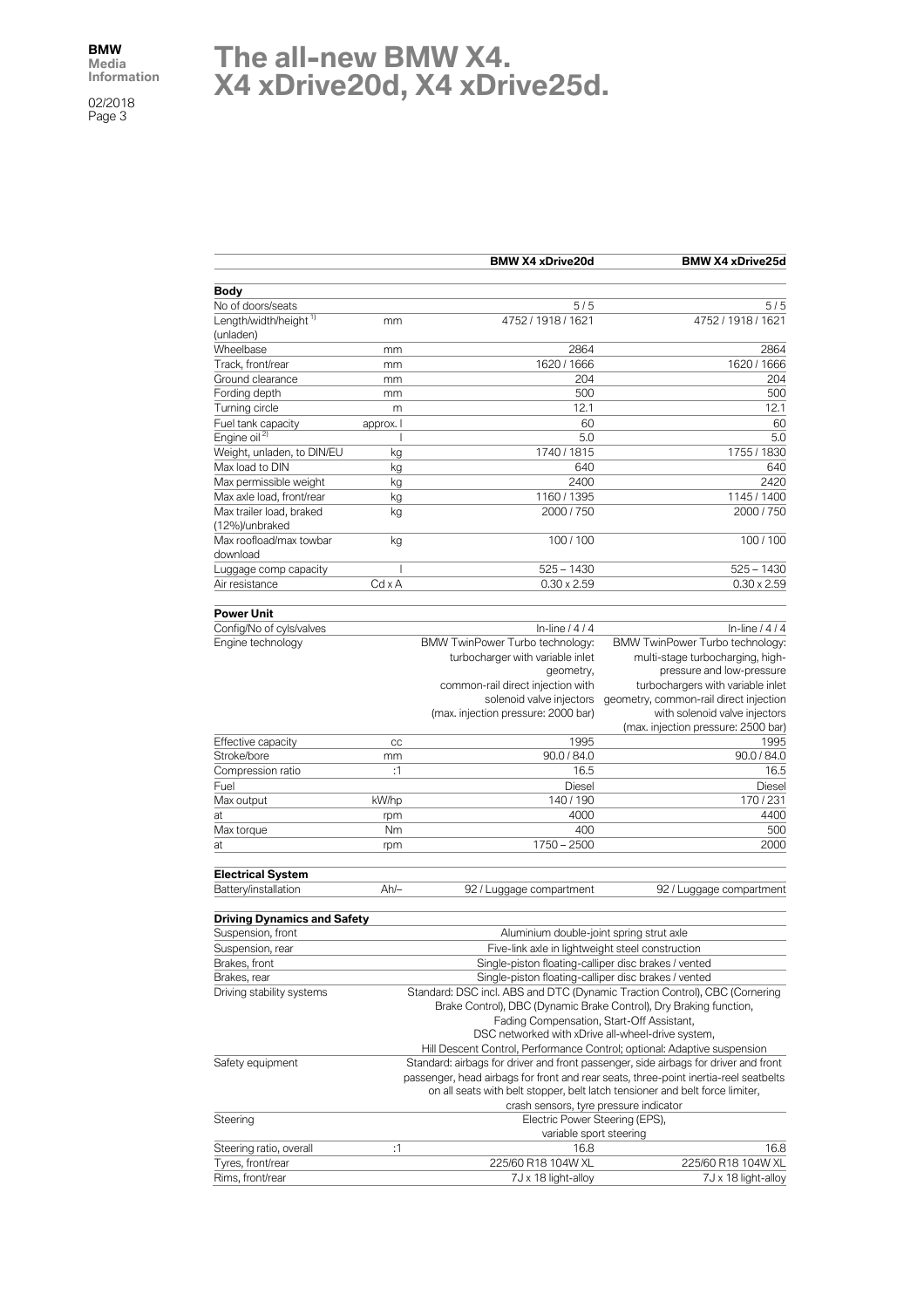|                                    |                |                 | <b>BMW X4 xDrive20d</b>                                                         | <b>BMW X4 xDrive25d</b> |
|------------------------------------|----------------|-----------------|---------------------------------------------------------------------------------|-------------------------|
| <b>Transmission</b>                |                |                 |                                                                                 |                         |
| Type of transmission               |                |                 | 8-speed Steptronic                                                              | 8-speed Steptronic      |
| Gear ratios                        | I              | :1              | 5.000                                                                           | 5.000                   |
|                                    | $\mathbf{I}$   | :1              | 3.200                                                                           | 3.200                   |
|                                    | $\mathbf{III}$ | :1              | 2.143                                                                           | 2.143                   |
|                                    | $\mathsf{N}$   | :1              | 1.720                                                                           | 1.720                   |
|                                    | $\vee$         | :1              | 1.314                                                                           | 1.314                   |
|                                    | VI             | :1              | 1.000                                                                           | 1.000                   |
|                                    | VII            | :1              | 0.822                                                                           | 0.822                   |
|                                    | VIII           | :1              | 0.640                                                                           | 0.640                   |
|                                    | R              | :1              | 3.456                                                                           | 3.456                   |
| Final drive                        |                | :1              | 3.231                                                                           | 3.231                   |
| Performance                        |                |                 |                                                                                 |                         |
| Power-to-weight ratio (DIN)        |                | kg/kW           | 12.4                                                                            | 10.3                    |
| Output per litre                   |                | kW/l            | 70.2                                                                            | 85.2                    |
| Acceleration                       | 0-100 km/h     | S               | 8.0                                                                             | 6.8                     |
| In 5th gear                        | 80-120 km/h    | S               |                                                                                 |                         |
| Top speed                          |                | km/h            | 213                                                                             | 230                     |
| <b>BMW EfficientDynamics</b>       |                |                 |                                                                                 |                         |
| <b>BMW EfficientDynamics</b>       |                |                 | Brake Energy Regeneration with recuperation display, Electric Power Steering    |                         |
| standard features                  |                |                 | (EPS), Auto Start Stop function, Optimum Shift Indicator, ECO PRO mode with     |                         |
|                                    |                |                 | coasting function, BMW EfficientLightweight, optimised aerodynamic attributes,  |                         |
|                                    |                |                 | on-demand operation of ancillary units, map-regulated oil pump, efficiency- and |                         |
|                                    |                |                 | weight-optimised all-wheel drive, differential and transfer case with optimised |                         |
|                                    |                |                 | warm-up behaviour, tyres with reduced rolling resistance,                       |                         |
|                                    |                |                 | <b>BMW BluePerformance technology</b>                                           |                         |
| Fuel Consumption ECE <sup>3)</sup> |                |                 |                                                                                 |                         |
| Urban                              |                | <b>I/100 km</b> | $6.3 - 5.9$                                                                     | $6.3 - 6.2$             |
| Extra-urban                        |                | <b>I/100 km</b> | $5.3 - 5.1$                                                                     | $5.3 - 5.1$             |
| Combined                           |                | I/100 km        | $5.6 - 5.4$                                                                     | $5.7 - 5.5$             |
| CO <sub>2</sub>                    |                | g/km            | $149 - 142$                                                                     | $149 - 145$             |
| Emission rating                    |                |                 | EU <sub>6</sub>                                                                 | EU <sub>6</sub>         |

Specifications apply to ACEA markets/data relevant to homologation apply in part only to Germany (weight)

<sup>1)</sup> Height including roof fin<br><sup>2)</sup> Oil change<br><sup>3)</sup> Fuel consumption and CO<sub>2</sub> emissions depend on the selected tyre format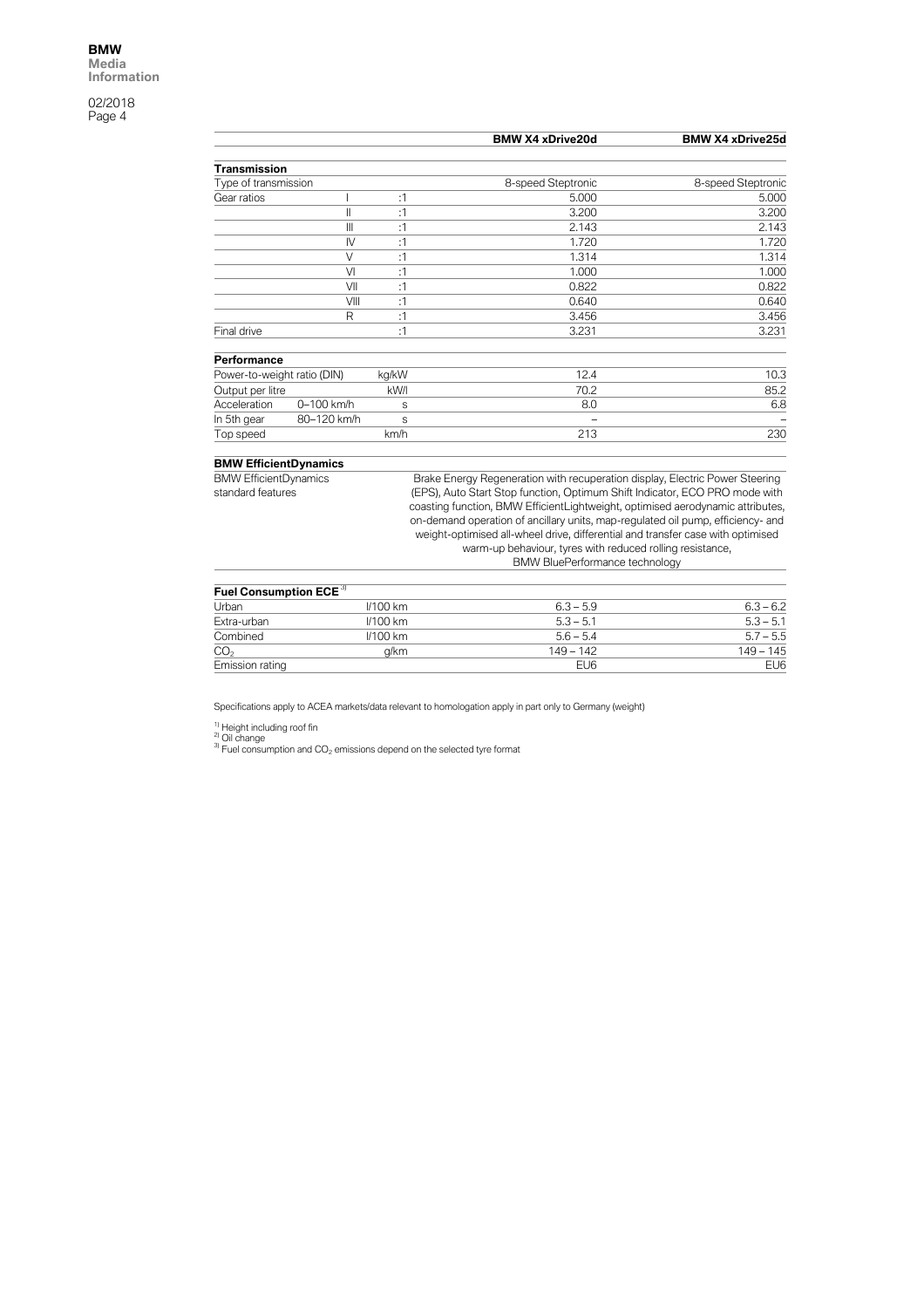## **The all-new BMW X4. X4 M40d.**

|                                            | BMW X4 M40d |                                                                                                                                                  |  |
|--------------------------------------------|-------------|--------------------------------------------------------------------------------------------------------------------------------------------------|--|
|                                            |             |                                                                                                                                                  |  |
| <b>Body</b><br>No of doors/seats           |             | 5/5                                                                                                                                              |  |
| Length/width/height <sup>1)</sup>          | mm          | 4752 / 1938 / 1621                                                                                                                               |  |
| (unladen)                                  |             |                                                                                                                                                  |  |
| Wheelbase                                  | mm          | 2864                                                                                                                                             |  |
| Track, front/rear                          | mm          | 1615/1624                                                                                                                                        |  |
| Ground clearance                           | mm          | 204                                                                                                                                              |  |
| Fording depth                              | mm          | 500                                                                                                                                              |  |
| Turning circle                             | m           | 12.1                                                                                                                                             |  |
| Fuel tank capacity                         | approx. I   | 68                                                                                                                                               |  |
| Engine oil <sup>2)</sup>                   | ı           | 6.5                                                                                                                                              |  |
| Weight, unladen, to DIN/EU                 | kg          | 1895 / 1970                                                                                                                                      |  |
| Max load to DIN                            | kg          | 600                                                                                                                                              |  |
| Max permissible weight                     | kg          | 2525                                                                                                                                             |  |
| Max axle load, front/rear                  | kg          | 1220 / 1425                                                                                                                                      |  |
| Max trailer load, braked<br>(12%)/unbraked | kg          | 2000 / 750                                                                                                                                       |  |
| Max roofload/max towbar<br>download        | kg          | 100/100                                                                                                                                          |  |
| Luggage comp capacity                      | T           | $525 - 1430$                                                                                                                                     |  |
| Air resistance                             | Cd x A      | $0.32 \times 2.59$                                                                                                                               |  |
|                                            |             |                                                                                                                                                  |  |
| <b>Power Unit</b>                          |             |                                                                                                                                                  |  |
| Config/No of cyls/valves                   |             | In-line $/6/4$                                                                                                                                   |  |
| Engine technology                          |             | BMW TwinPower Turbo technology: multi-stage charging, high-pressure and                                                                          |  |
|                                            |             | low-pressure turbochargers with variable inlet geometry, common-rail direct                                                                      |  |
|                                            |             | injection with piezo injectors (max. injection pressure: 2500 bar)                                                                               |  |
| Effective capacity                         | cc          | 2993                                                                                                                                             |  |
| Stroke/bore                                | mm          | 90.0 / 84.0                                                                                                                                      |  |
| Compression ratio                          | :1          | 16.5                                                                                                                                             |  |
| Fuel                                       |             | Diesel                                                                                                                                           |  |
| Max output                                 | kW/hp       | 240/326                                                                                                                                          |  |
| at                                         | rpm         | 4400                                                                                                                                             |  |
| Max torque                                 | Nm          | 680                                                                                                                                              |  |
| at                                         | rpm         | $1750 - 2750$                                                                                                                                    |  |
| <b>Electrical System</b>                   |             |                                                                                                                                                  |  |
| Battery/installation                       | $Ah/-$      | 92 / Luggage compartment                                                                                                                         |  |
|                                            |             |                                                                                                                                                  |  |
| <b>Driving Dynamics and Safety</b>         |             |                                                                                                                                                  |  |
| Suspension, front                          |             | Aluminium double-joint spring strut axle                                                                                                         |  |
| Suspension, rear                           |             | Five-link axle in lightweight steel construction                                                                                                 |  |
| Brakes, front                              |             | Four-piston fixed-calliper disc brakes / vented                                                                                                  |  |
| Brakes, rear                               |             | Two-piston floating-calliper disc brakes / vented                                                                                                |  |
| Driving stability systems                  |             | Standard: DSC incl. ABS and DTC (Dynamic Traction Control), CBC (Cornering<br>Brake Control), DBC (Dynamic Brake Control), Dry Braking function, |  |
|                                            |             | Fading Compensation, Start-Off Assistant,                                                                                                        |  |
|                                            |             | DSC networked with xDrive all-wheel-drive system, Hill Descent Control,                                                                          |  |
|                                            |             | Performance Control, M Sport differential;                                                                                                       |  |
|                                            |             | optional: Adaptive M suspension<br>Standard: airbags for driver and front passenger, side airbags for driver and front                           |  |
| Safety equipment                           |             | passenger, head airbags for front and rear seats, three-point inertia-reel seatbelts                                                             |  |
|                                            |             | on all seats with belt stopper, belt latch tensioner and belt force limiter,                                                                     |  |
|                                            |             | crash sensors, tyre pressure indicator                                                                                                           |  |
| Steering                                   |             | Electric Power Steering (EPS),                                                                                                                   |  |
|                                            |             | variable sport steering                                                                                                                          |  |
| Steering ratio, overall                    | :1          | 16.8                                                                                                                                             |  |
| Tyres, front/rear                          |             | 245/45 R20 103W XL /                                                                                                                             |  |
|                                            |             | 275/40 R20 106W XL                                                                                                                               |  |
| Rims, front/rear                           |             | 8J x 20 light-alloy /                                                                                                                            |  |
|                                            |             | 9.5J x 20 light-alloy                                                                                                                            |  |
|                                            |             |                                                                                                                                                  |  |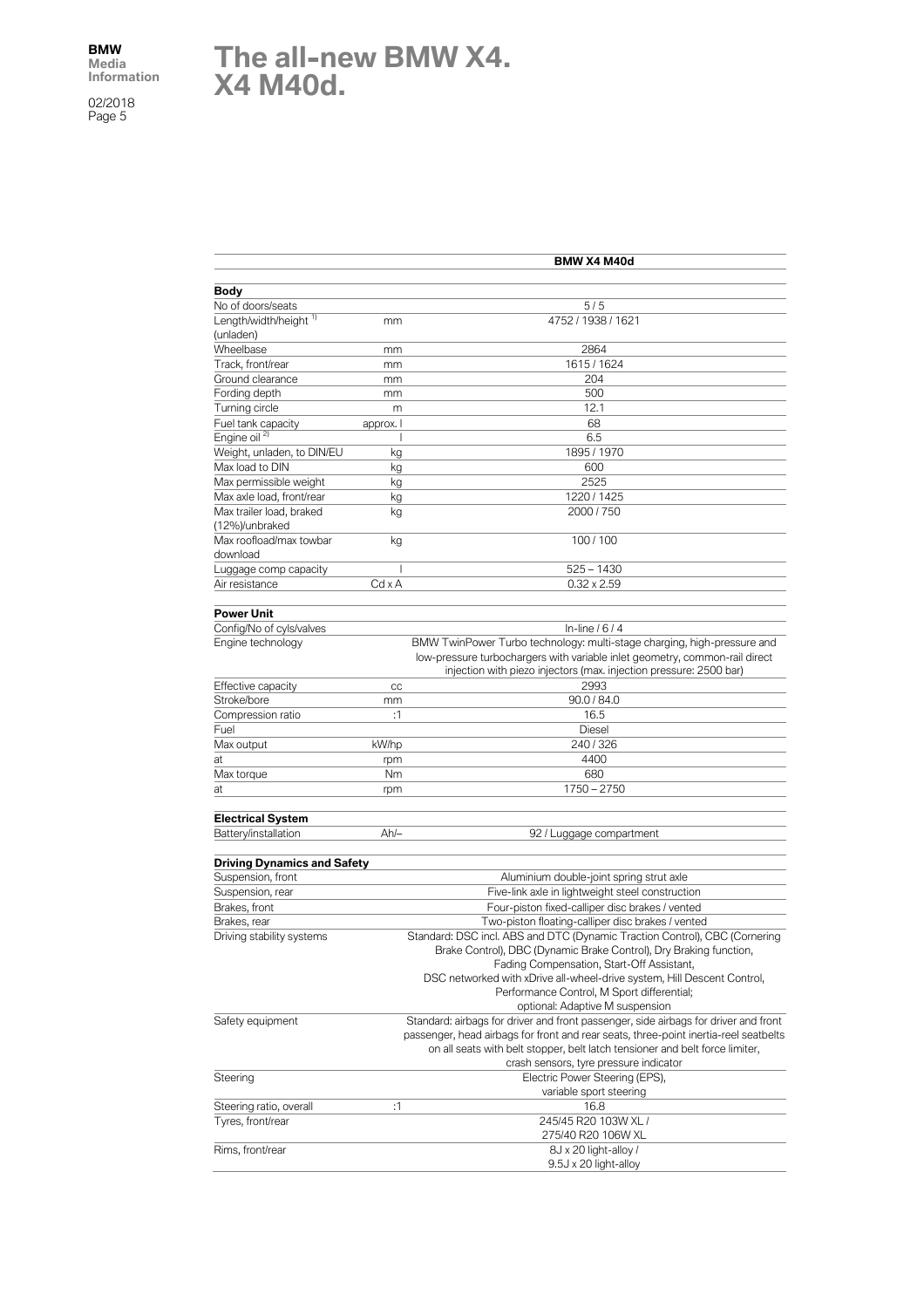|                                                   |                |       | BMW X4 M40d                                                                                                                                                                                                                                                                                                                                                                                                                                                                                                               |  |  |
|---------------------------------------------------|----------------|-------|---------------------------------------------------------------------------------------------------------------------------------------------------------------------------------------------------------------------------------------------------------------------------------------------------------------------------------------------------------------------------------------------------------------------------------------------------------------------------------------------------------------------------|--|--|
|                                                   |                |       |                                                                                                                                                                                                                                                                                                                                                                                                                                                                                                                           |  |  |
| <b>Transmission</b>                               |                |       |                                                                                                                                                                                                                                                                                                                                                                                                                                                                                                                           |  |  |
| Type of transmission                              |                |       | 8-speed Steptronic                                                                                                                                                                                                                                                                                                                                                                                                                                                                                                        |  |  |
| Gear ratios                                       |                | :1    | 5.000                                                                                                                                                                                                                                                                                                                                                                                                                                                                                                                     |  |  |
|                                                   | Ш              | :1    | 3.200                                                                                                                                                                                                                                                                                                                                                                                                                                                                                                                     |  |  |
|                                                   | Ш              | :1    | 2.143                                                                                                                                                                                                                                                                                                                                                                                                                                                                                                                     |  |  |
|                                                   | $\mathsf{N}$   | :1    | 1.720                                                                                                                                                                                                                                                                                                                                                                                                                                                                                                                     |  |  |
|                                                   | $\vee$         | :1    | 1.313                                                                                                                                                                                                                                                                                                                                                                                                                                                                                                                     |  |  |
|                                                   | VI             | :1    | 1.000                                                                                                                                                                                                                                                                                                                                                                                                                                                                                                                     |  |  |
|                                                   | VII            | :1    | 0.823                                                                                                                                                                                                                                                                                                                                                                                                                                                                                                                     |  |  |
|                                                   | VIII           | :1    | 0.640                                                                                                                                                                                                                                                                                                                                                                                                                                                                                                                     |  |  |
|                                                   | R              | :1    | 3.478                                                                                                                                                                                                                                                                                                                                                                                                                                                                                                                     |  |  |
| Final drive                                       |                | :1    | 2.813                                                                                                                                                                                                                                                                                                                                                                                                                                                                                                                     |  |  |
| Performance                                       |                |       |                                                                                                                                                                                                                                                                                                                                                                                                                                                                                                                           |  |  |
| Power-to-weight ratio (DIN)                       |                | kg/kW | 7.9                                                                                                                                                                                                                                                                                                                                                                                                                                                                                                                       |  |  |
| Output per litre                                  |                | kW/I  | 80.2                                                                                                                                                                                                                                                                                                                                                                                                                                                                                                                      |  |  |
| Acceleration                                      | $0 - 100$ km/h | S     | 4.9                                                                                                                                                                                                                                                                                                                                                                                                                                                                                                                       |  |  |
| In 5th gear                                       | 80-120 km/h    | S     | -                                                                                                                                                                                                                                                                                                                                                                                                                                                                                                                         |  |  |
| Top speed                                         |                | km/h  | 250                                                                                                                                                                                                                                                                                                                                                                                                                                                                                                                       |  |  |
| <b>BMW EfficientDynamics</b>                      |                |       |                                                                                                                                                                                                                                                                                                                                                                                                                                                                                                                           |  |  |
| <b>BMW EfficientDynamics</b><br>standard features |                |       | Brake Energy Regeneration with recuperation display, Electric Power Steering<br>(EPS), Auto Start Stop function, Optimum Shift Indicator, ECO PRO mode with<br>coasting function, BMW EfficientLightweight, optimised aerodynamic attributes,<br>on-demand operation of ancillary units, map-regulated oil pump, efficiency- and<br>weight-optimised all-wheel drive, differential and transfer case with optimised<br>warm-up behaviour, tyres with reduced rolling resistance,<br><b>BMW BluePerformance technology</b> |  |  |

| Fuel Consumption ECE 31 |                 |  |
|-------------------------|-----------------|--|
| <b>I/100 km</b>         | $7.3 - 7.2$     |  |
| $1/100$ km              | $6.3 - 5.9$     |  |
| $1/100$ km              | $6.6 - 6.4$     |  |
| a/km                    | $173 - 170$     |  |
|                         | EU <sub>6</sub> |  |
|                         |                 |  |

Specifications apply to ACEA markets/data relevant to homologation apply in part only to Germany (weight)

<sup>1)</sup> Height including roof fin<br><sup>2)</sup> Oil change<br><sup>3)</sup> Fuel consumption and CO<sub>2</sub> emissions depend on the selected tyre format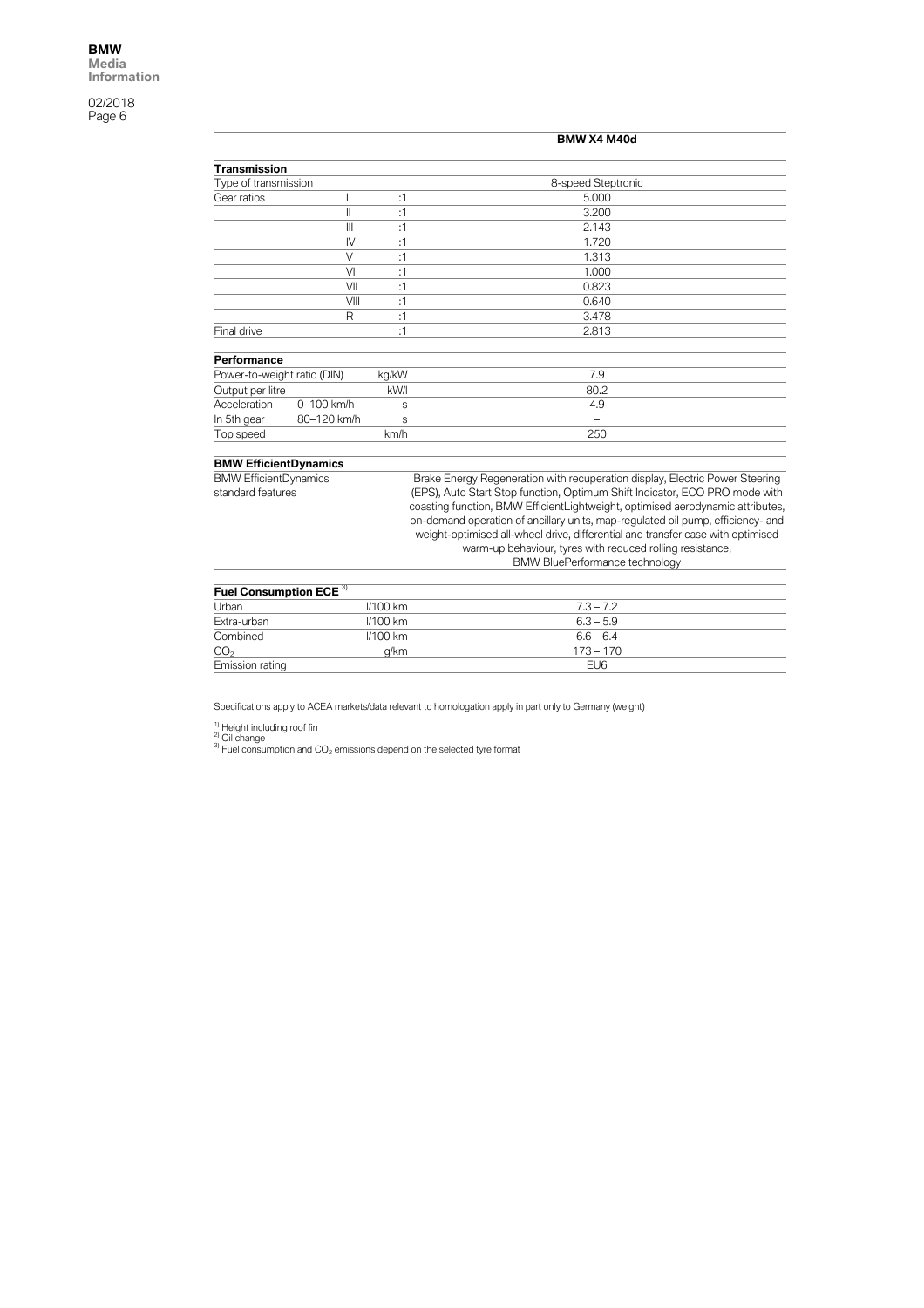02/2018 Page 7

**Output and torque diagrams.**



**The all-new BMW X4. X4 xDrive20i.**

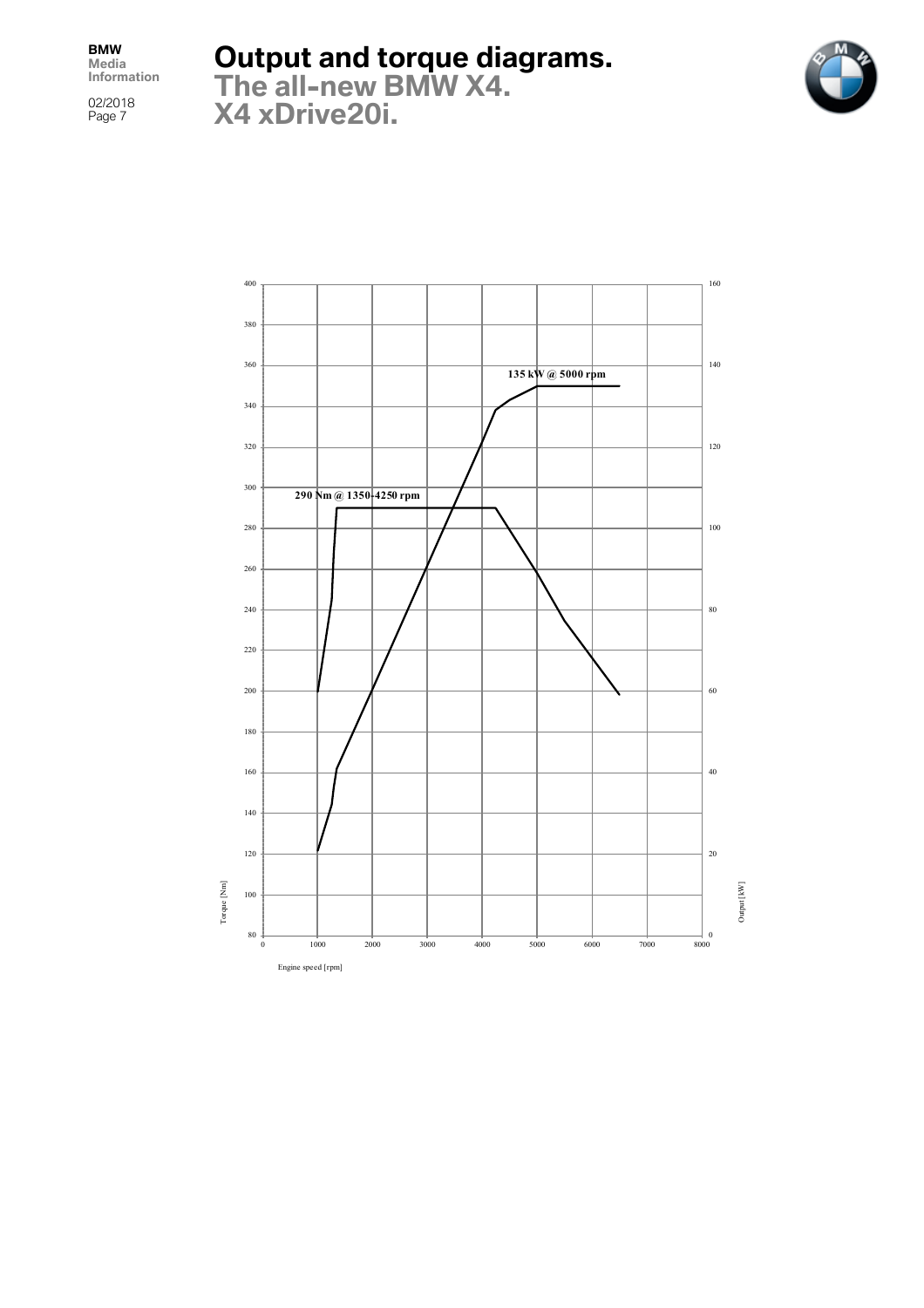02/2018 Page 8

**The all-new BMW X4. X4 xDrive30i.**

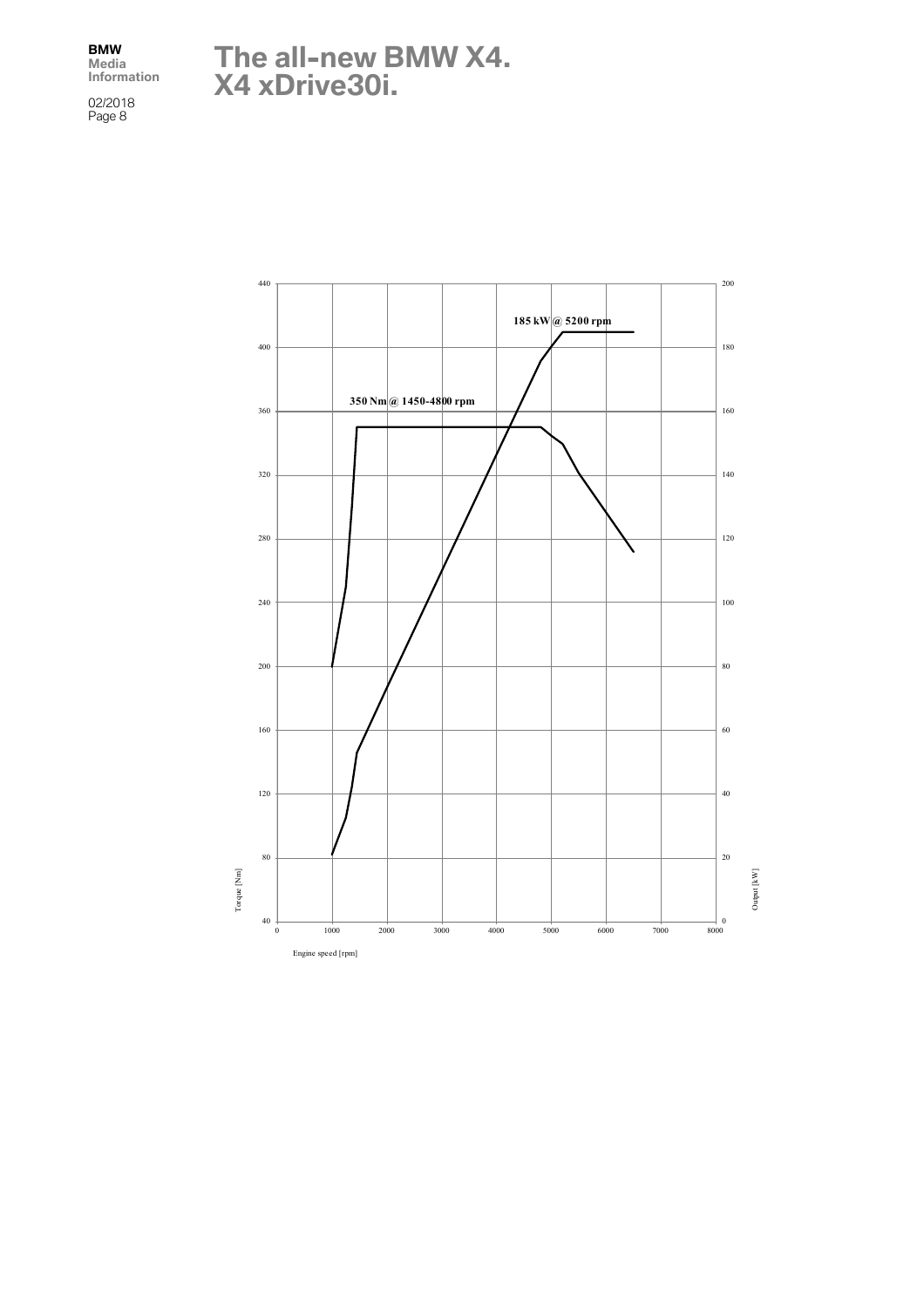02/2018 Page 9

**The all-new BMW X4. X4 xDrive20d.**

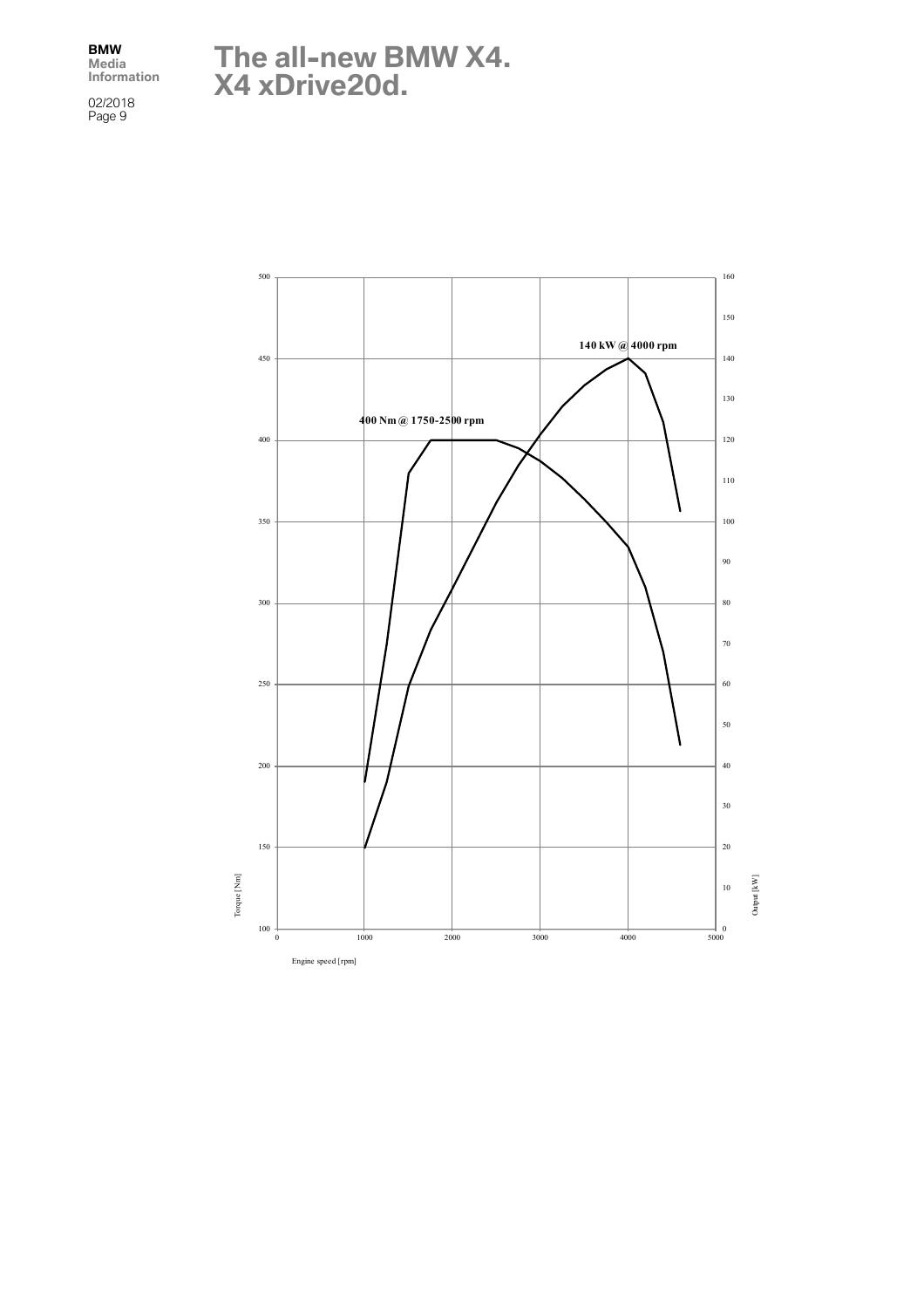## **The all-new BMW X4. X4 xDrive25d.**

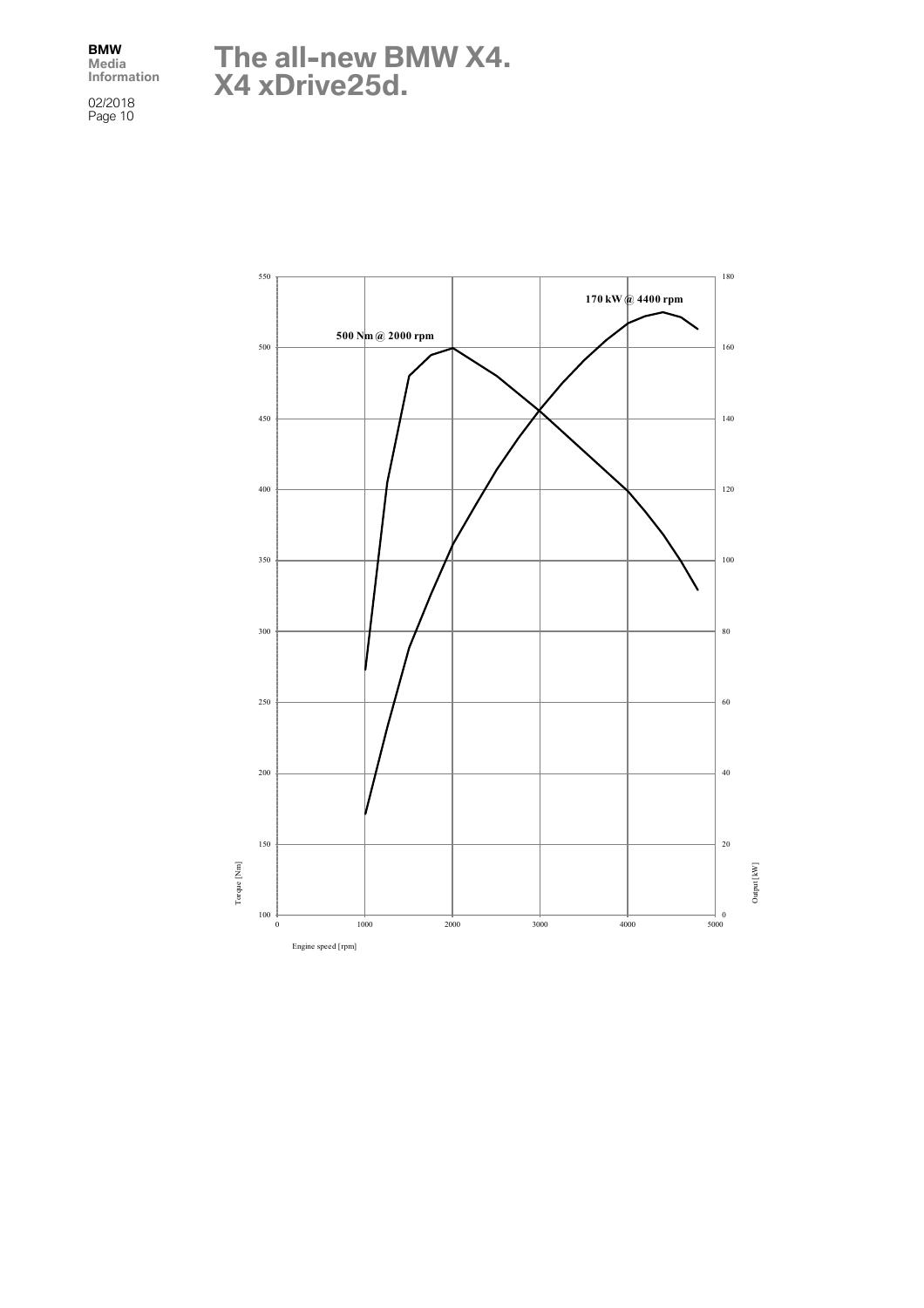02/2018 Page 11 **The all-new BMW X4. X4 M40d.**